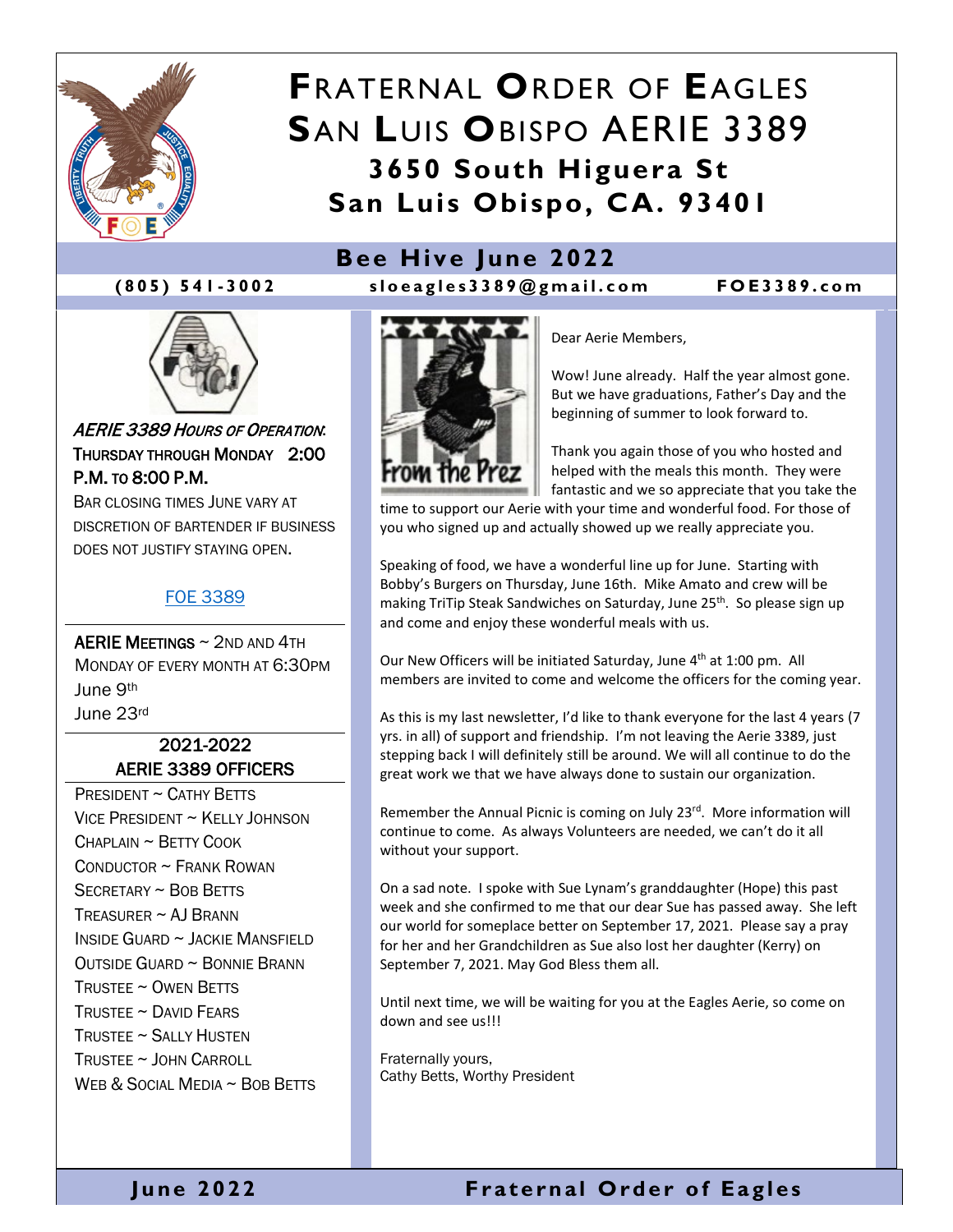

4/25 LEROY F  $4/28$  ANN M 4/29 FRED M 4/30 MARVIN M  $5/1$  JULIE W\ 5/2 NANCY A 5/5 CATHY M 5/6 TROY G 5/7 KIRK R 5/8 JULIE W 5/9 GARY D  $5/12$  NANCY A  $\mathbf{\hat{H}}$ 5/13 JIM L 5/14 APRIL H 5/15 BEA C 5/16 BILL S 5/19 BILL W 5/20 OWEN B 5/21 PATSY T 5/22 RANDY A  $\hat{H}$ 5/23 MARK R $\mathbf{\hat{}}$ 

**T** DENOTES A WINNER!

# <u>June B-Days</u>

6/2 BARBARA M 6/6 JIM L 6/7 YVETTE W 6/9 RANDY B 6/11 PATRICIA C 6/11 LORI B 6/11 MATTHEW B 6/14 DARYL R 6/15 BEVERLY B 6/15 MARK R 6/16 MIGUEL G 6/18 GREG S 6/19 STEVE B 6/20 HAROLD M 6/20 KIRK R 6/26 LUCILLE C 6/29 AJ B 6/30 DAN H

Happy Birthday **DART TOURNAMENT EVERY SUNDAY, BUY IN \$5 RANDOM DRAW FOR TEAMS.** 



Our Dart Board & pool table are OPEN again for your use



**PLEASE CONSIDER MAKING A DONATION TO AERIE 3389 TODAY!** 

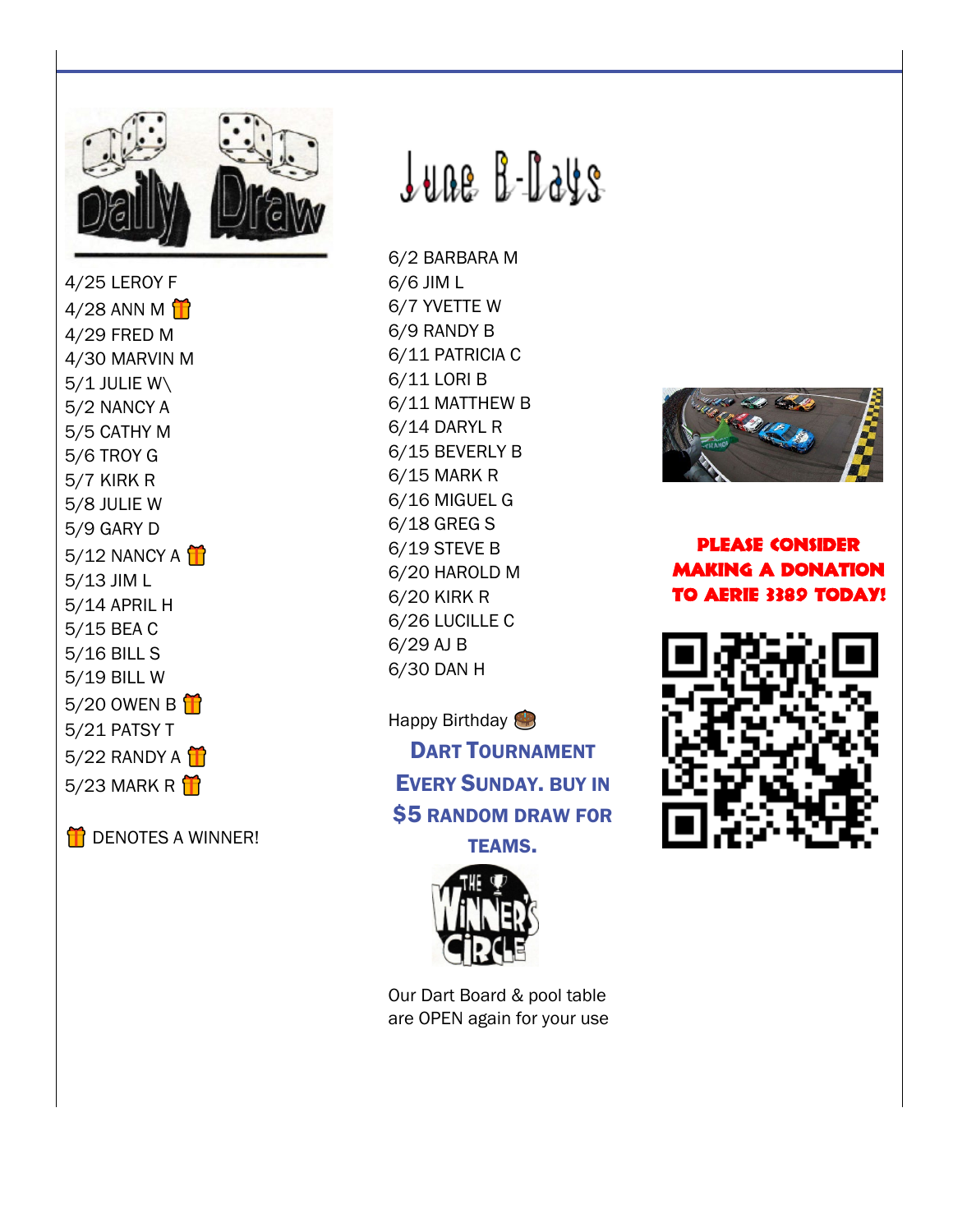

Officer Installations Sat. June 4, 2022 1:00pm All welcome!



Aerie 3389 Meeting: Mon. June 13, 2022 @ 6:30pm



Thursday Burger Night: Thur.. June 16, 2022, 4:30 - 6:00pm Bob & Family



Tri-Tip Sandwiches & More Sat. June 26, 2022 @ 5:00pm. \$13.00 Mike & Crew



Aerie 3389 Meeting: Mon. June 27, 2022 @ 6:30pm

Our Online Events Calendar at [https://foe3389.com](https://foe3389.com/?post_type=tribe_events) has the most up-to-date, reliable information available.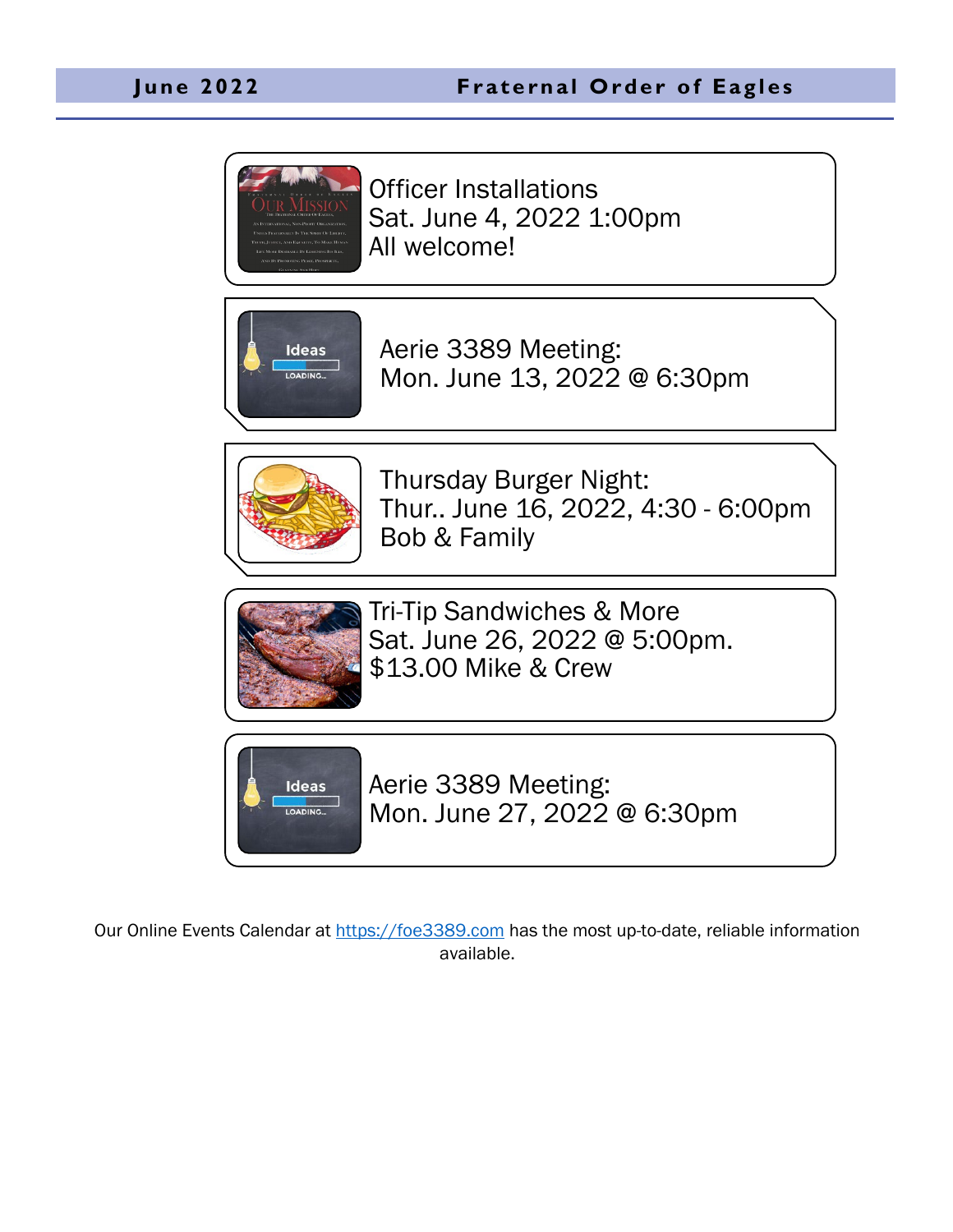### **June 2022 Fraternal Order of Eagles**